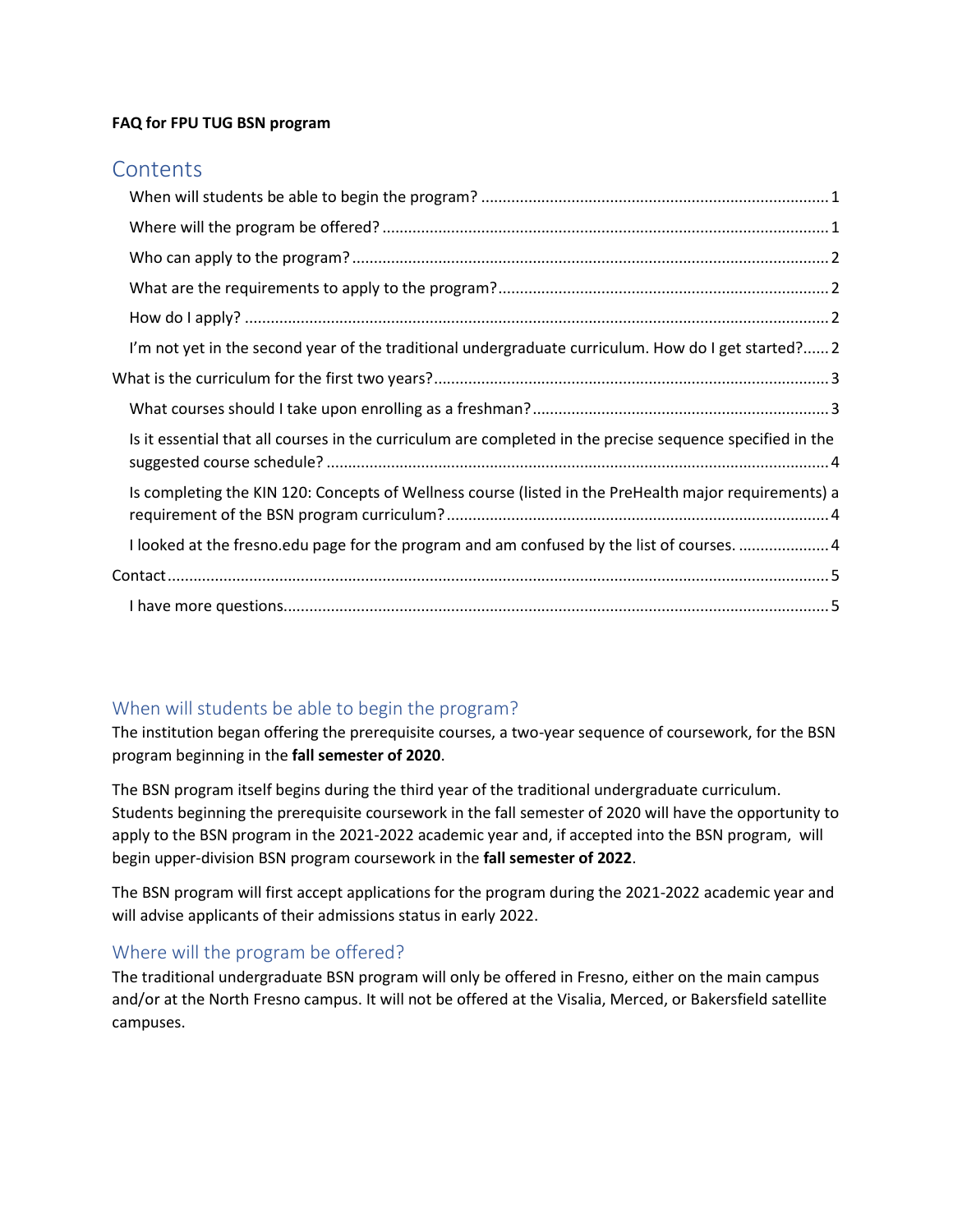#### <span id="page-1-0"></span>Who can apply to the program?

**Individuals who have completed, or are scheduled to complete, program prerequisites** by the end of the 2021-2022 academic year will have the opportunity to apply to the program in the 2021-2022 academic year.

In considering applications, preference will be given to individuals who have completed program prerequisite coursework primarily at FPU through the first and second years of the curriculum.

Transfer applicants will *not* be considered unless class spaces are available after students who will complete program prerequisite coursework primarily at FPU have received consideration for admission to the program.

#### <span id="page-1-1"></span>What are the requirements to apply to the program?

Requirements for admission into the program are not yet written in stone.

Institutional requirements, at the minimum, will include

- completion of course prerequisites

- application to the program (application to the program is *not* the same as application to the university; this is a separate application and process)

- ability to meet BRN requirements for RN licensure (no felonies, etc.)

#### <span id="page-1-2"></span>How do I apply?

To apply to the BSN program, you should already be a student at FPU and in the midst of the second year of the traditional undergraduate curriculum. At this point consult your program advisor for specifics on the application process.

## <span id="page-1-3"></span>I'm not yet in the second year of the traditional undergraduate curriculum. How do I get started?

To begin the prerequisite coursework for the BSN program, apply to the university to matriculate as an undergraduate. For more on this process, either call 800-660-6089 or browse to https://www.fresno.edu/ask-about-program?enrollment\_area=undergraduate .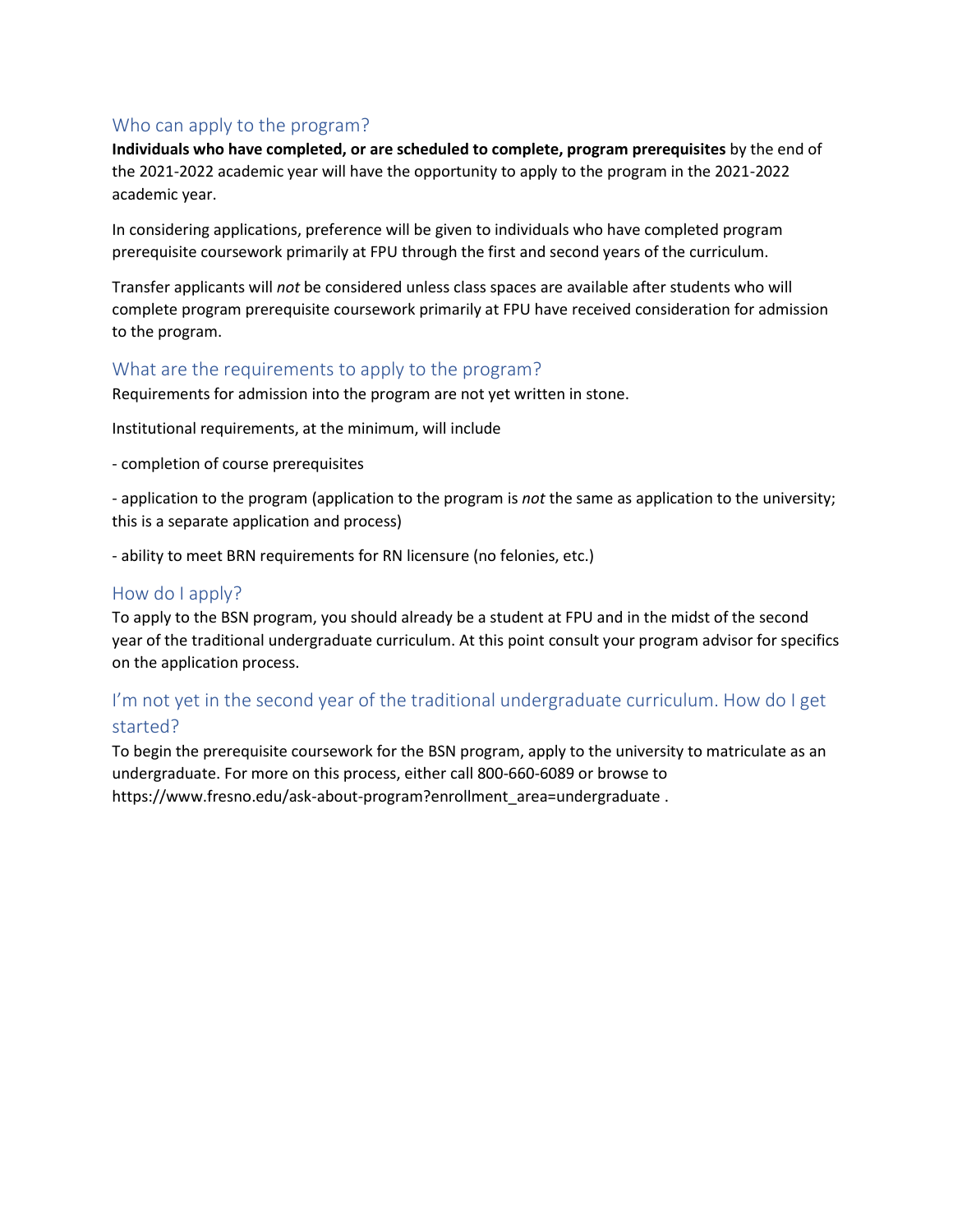# <span id="page-2-0"></span>What is the curriculum for the first two years?

#### <span id="page-2-1"></span>What courses should I take upon enrolling as a freshman?

Enroll in the following courses in the fall semester of your freshman year, unless, in consultation with your advisor, it is clear there is a reason not to do so:

|                          | <b>Course title</b>                  | <b>Units</b> |
|--------------------------|--------------------------------------|--------------|
| <b>BIOL 231 and 231L</b> | Anatomy and physiology I             | 4            |
| <b>CP 152L</b>           | College success strategies (Fr.)     | 0.5          |
| <b>COM 110</b>           | Written communication                | 3            |
| <b>BIB 100</b>           | Jesus and the Christian community    | 3            |
| <b>HIST 120</b>          | Ancient civilizations                | 4            |
| PE 100-154               | A physical education activity course | 1            |

In the spring semester of the freshman year, enroll in the following courses:

|                     | <b>Course title</b>                | Units |
|---------------------|------------------------------------|-------|
| BIOL 232 and 232L:  | Anatomy and physiology II          | 4     |
| <b>BLIT 310-349</b> | A Biblical literature course       | 3     |
| <b>COM 120</b>      | Oral communication                 | 3     |
| <b>HIST 130</b>     | Medieval/Early Modern Civilization | 4     |
|                     | A humanities elective              | 3     |

In the sophomore year, enroll in the following courses unless, in consultation with your academic advisor, it is clear there is a reason not to do so:

|                 | <b>Course title</b>                       | Units |
|-----------------|-------------------------------------------|-------|
| <b>CHEM 210</b> | Chemistry for Allied Health               | 3     |
| CHEM 212L       | Chemistry for Allied Health: Laboratory 1 |       |
| <b>HIST 140</b> | <b>Modern Civilizations</b>               | 4     |
| KIN 270         | <b>Nutrition</b>                          | 3     |
| PSY 360         | Life-Span Development                     | 3     |
|                 | A humanities elective                     | 3     |

The recommended coursework for the spring semester of the sophomore year is comprised of the following:

|                      | <b>Course title</b>                        | Units |
|----------------------|--------------------------------------------|-------|
| <b>BIOL 340/340L</b> | Microbiology                               | 4     |
| <b>MATH 205</b>      | <b>Statistics</b>                          | 3     |
| <b>NURS 315</b>      | Professional roles and theories of nursing | 3     |
| SOC 120              | Introduction to Sociology                  | 3     |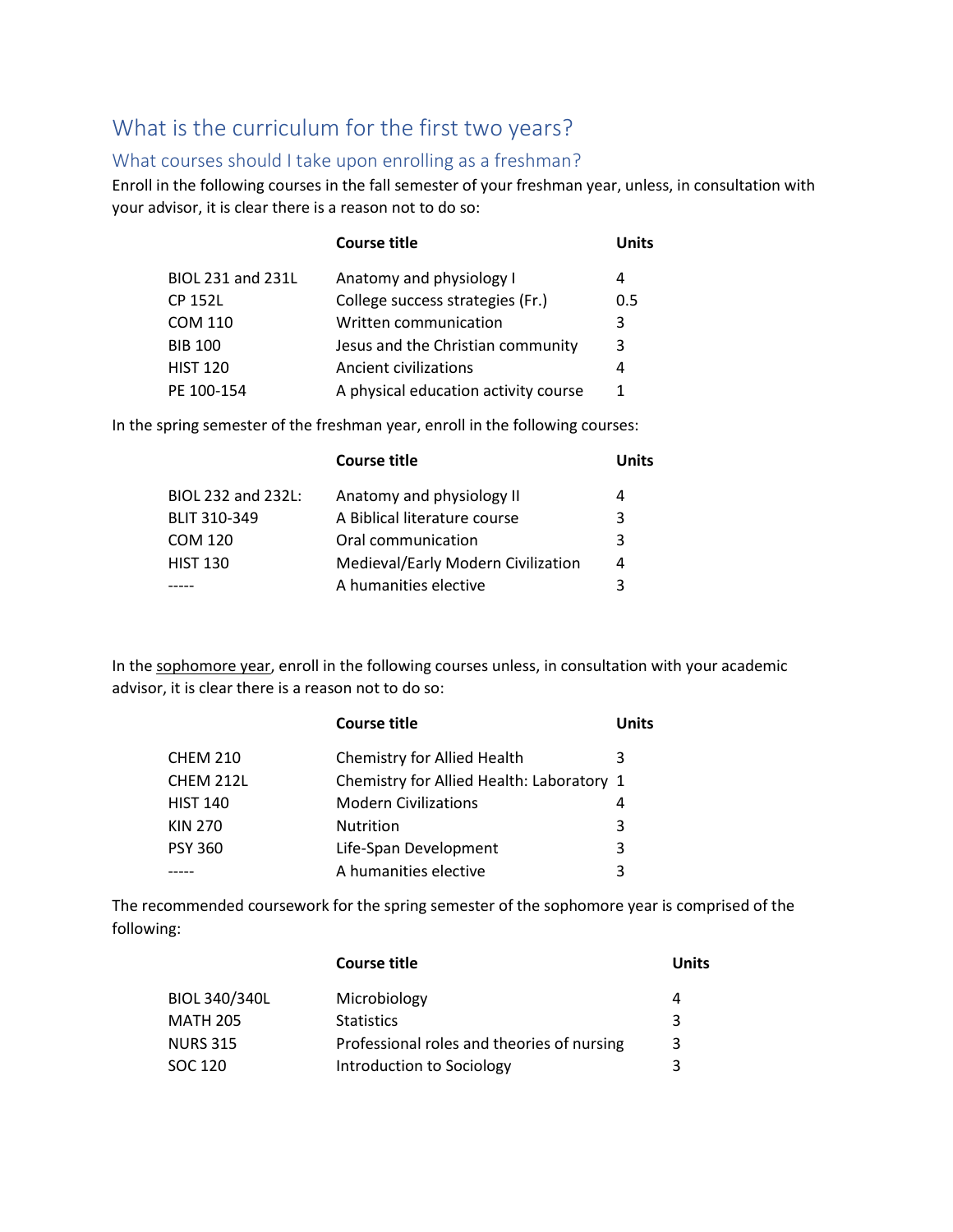<span id="page-3-0"></span>Is it essential that all courses in the curriculum are completed in the precise sequence specified in the suggested course schedule? No.

A number of courses in the curriculum can be "safely" shifted to an alternative semester if scheduling proves challenging, especially within the first four semesters of the curriculum. For example, if it proves preferable to complete written communication in the second semester and to complete oral communication in the first semester, such a switch would not interfere with progression through the curriculum. Such courses include HIST 120, HIST 130, HIST 140, the humanities GE electives, the Biblical literature course, PSY 360, the physical education course, oral communication, written communication, and the introductory sociology course.

## <span id="page-3-1"></span>Is completing the KIN 120: Concepts of Wellness course (listed in the PreHealth major requirements) a requirement of the BSN program curriculum? No.

The nursing faculty have committed to ensuring that the components and learning objectives of the Concepts of Wellness course are addressed across the BSN curriculum. Students who do not gain entry into the BSN program must address the requirements associated with the major they elect to graduate with.

## In the course catalog, PSY 120: General Psychology is listed as a course prerequisite for PSY 360: Lifespan Development. Why isn't PSY 120: General Psychology course listed in the suggested coursework for the BSN program?

The psychology faculty agreed to permit prelicensure nursing students to enroll directly in PSY 360 without fulfilling the PSY 120 course prerequisite.

### <span id="page-3-2"></span>I looked at the fresno.edu page for the program and am confused by the list of courses.

- What is "Professional roles and theories of nursing"? This course, the introductory nursing course, will not be offered until the 21-22 academic year.
- What is "Intro to chemistry and biochemistry"? This course, the introductory chemistry course for FPU pre-licensure nursing students, will not be offered until the 21-22 academic year.
- What is "FS: Theological ethics of conflict and peacemaking"? "FS: Theological ethics of conflict and peacemaking" is pretty cryptic, isn't it? This course, THEO-465, is part of completing the "Focus Series" requirement for graduation.